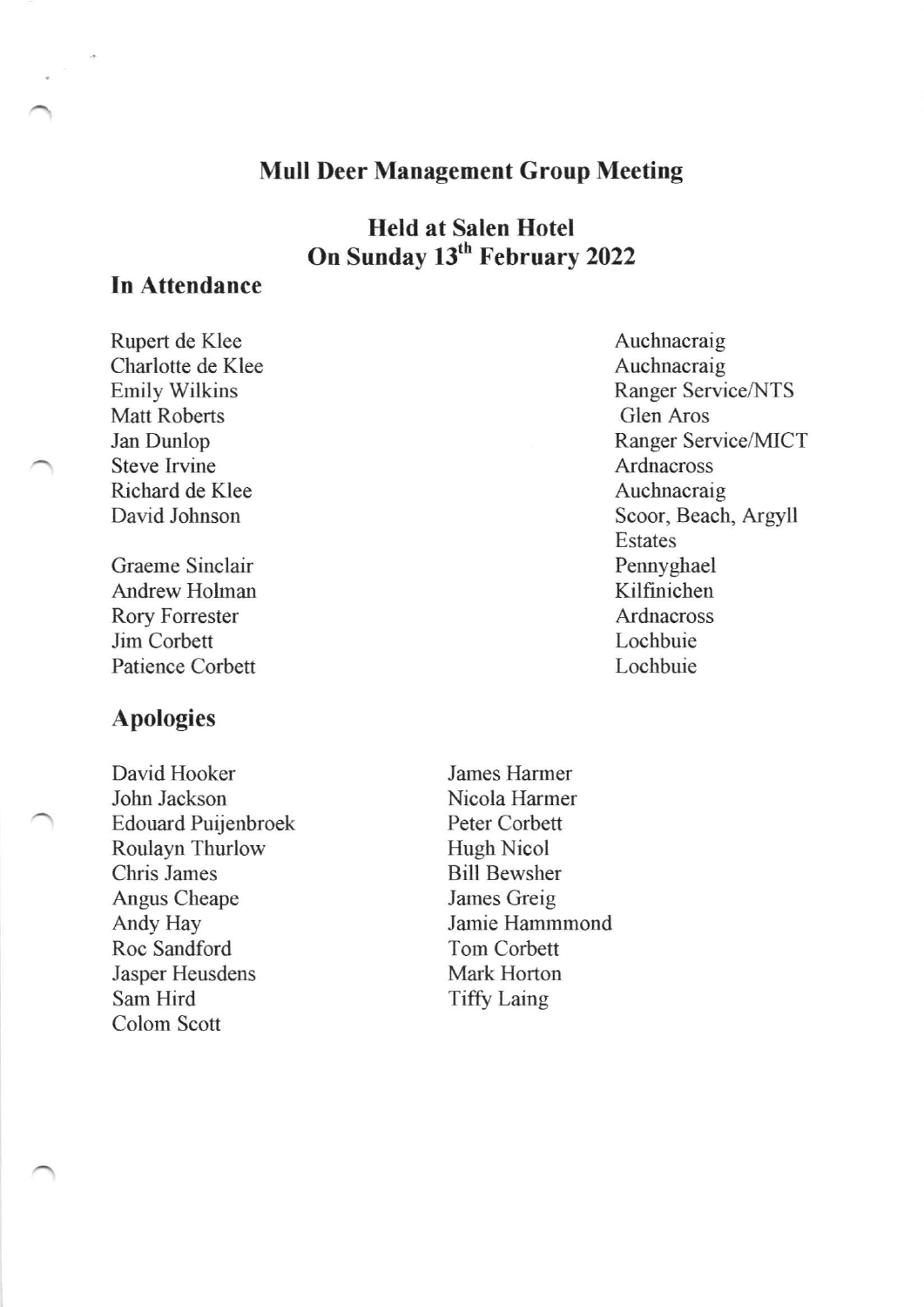ln the absence of the Chairman, the meeting was chaired by Jim Corbett, Vice Chairman

## MINUTES

The minutes of the AGM of the Mull Deer Management Group held on Sunday 17<sup>th</sup> October 2021 were agreed and signed by the Vice Chairman.

### MATTERS ARISING

Graeme Sinclair stated that there was still no confirmed news on the sale of Pennyghael Estate.

## ACCOUNTS

The Vice Chairman confirmed that he had spoken to Tiffy Laing, Sec/Treasurer, and that there was f8500 in the bank but the hind collection and final chiller payment had still to be paid.

#### CHILLER

The chiller has been serviced by the same people who service the Forestry Commission chiller. Andrew Holman asked whether there was a lease from the Forestry Comrnission for the site. The Vice Chairman stated that the Forestry Commission had originally said they would issue a lease but as far as he knew none had ever been forthcoming.

#### VAN/COLLECTION

The van has gone well for the season and should do another season if it is serviced by Ronnie Kennedy who brings it up to MOT standard every August.

The Meeting unanimously agreed a vote of thanks to Tommy, Scott and Irene Paterson for all their hard work for the collection service which is very much appreciated by all.

Members without chillers are recommended to ring Irene before 6.00pm if they want deer collected on that day.

The Vice Chairman encouraged mernbers who were not part of SQWV that the 40p price difference between members and non members was worth having and non members should bring their larders up to standard and join.

#### ADMG

In the absence of Bill Bewsher, the Vice Chairman stated that key points in the Deer Bill were still in the implementation stage.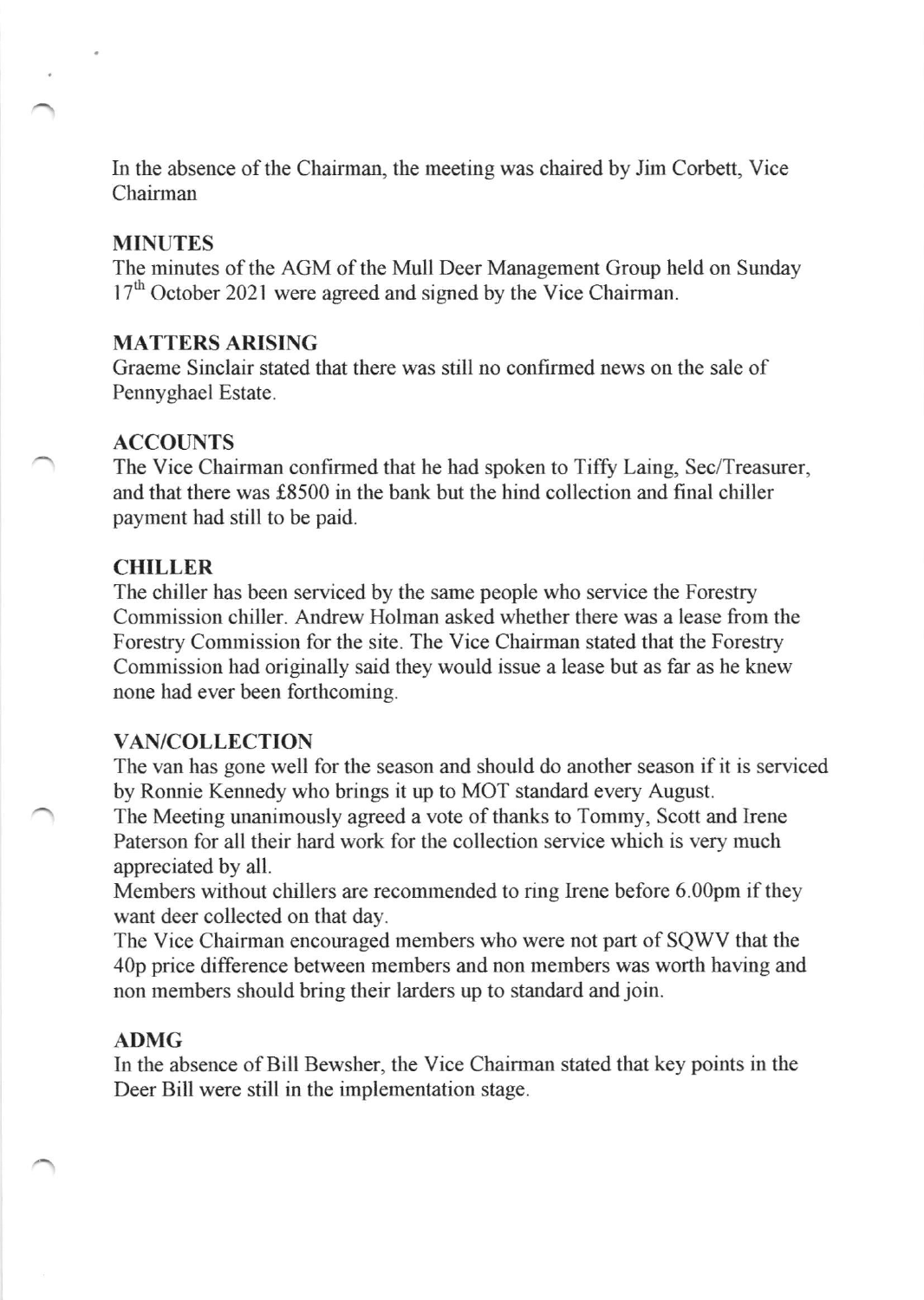I.e. The closed season

The increase in cull data

The possibility of a national cull data base

He also stated the Highland Game were likely to insist on lead free ammunition next season as various retailers taking venison were demanding it.

It is hoped that James Bewsher will take his father's place and represent us at the ADMG meetings in the future.

### COUNTS AND CULLS

Estates reported their cull figures for stags and hinds for the season. It was reported that stags were in good condition following a record dry summer and hinds although good in November had suffered from a very wet winter.

### NEW MEMBERS

The new Manager of Glen Aros, Matt Roberts, asked if he could join the deer Group.

The next BASC DMQI course is at the end of the month and Lochbuie has one candidate on it.

## RANGER SERVICE

Jan Dunlop is still looking for contributions to the Service however small from individual estates and said she hoped to reprint the Outdoors on Mull leaflet for next season and asked if the MDMG would contribute as it had in the past. It was agreed. Jan stated that Nature Scot had partially agreed to contribute to the Service again..

### ANY OTHER BUSINESS

Richard de Klee warned estates that they should look at the Ramblers Association's website to see what paths were being advertised on their ground for both rarnblers and campervans. Richard had found several advertised paths on Auchnacraig which were unsuitable and had never been agreed. He has spoken to the Rarnblers Association and they have agreed to remove them.

## DATE OF NEXT MEETING

The AGM will be held on Sunday  $16<sup>th</sup>$  October. 2022